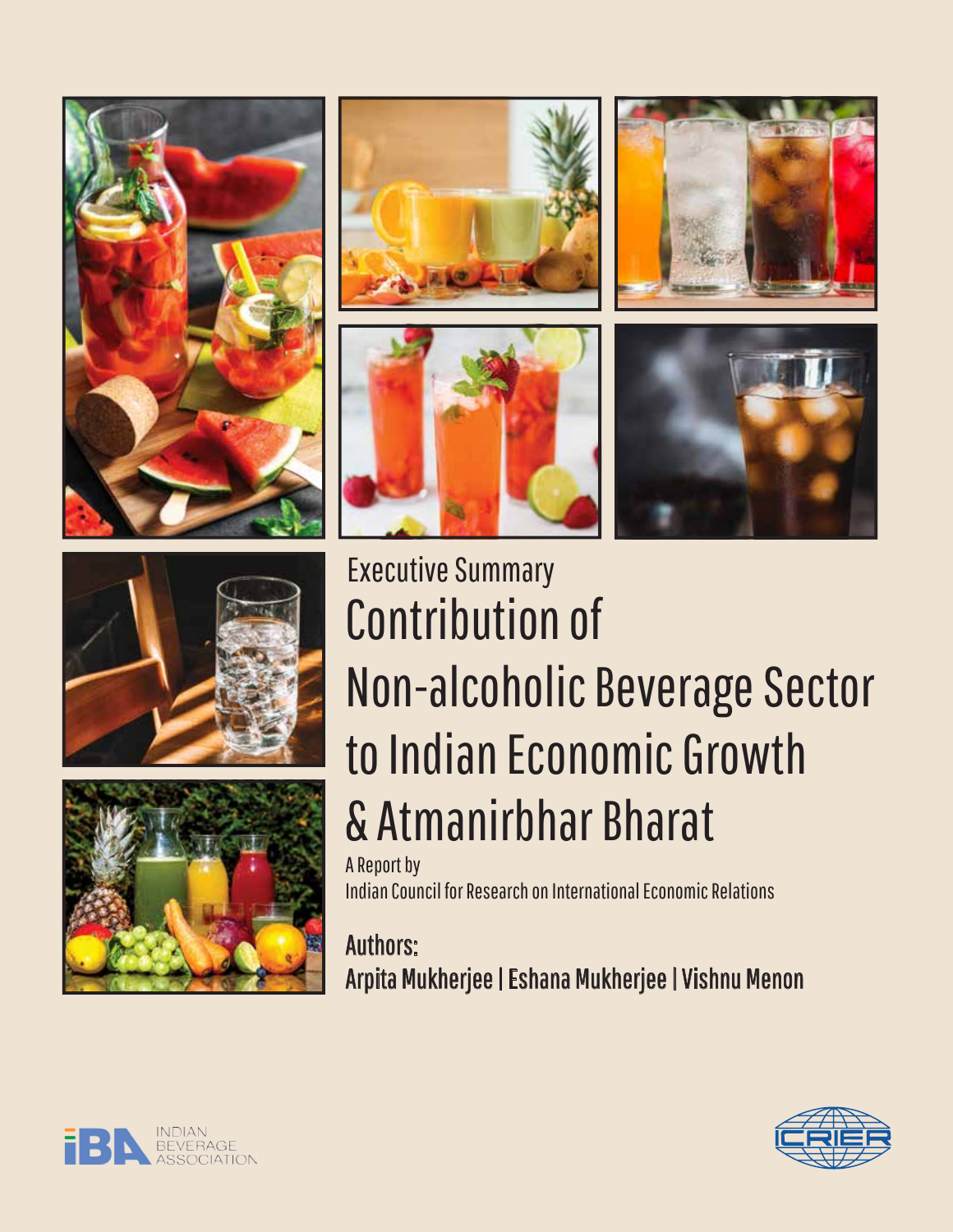# EXECUTIVE SUMMARY

# **1. Background**

India's aspiration to be a global leader in food processing and non-alcoholic beverages is a core component of the food processing industry. On the supply side, India is the largest global producer of several raw materials such as banana, mango, lime, lemon, papaya, milk and sugar used in manufacturing non-alcoholic beverages. Beverage processing will not only help reduce the wastage in the supply chain but enable the doubling of farmers' income, create jobs, and enhance investment in manufacturing. On the demand side, with a large middle-class and young consumers who are willing to experiment with different products, India is an attractive investment destination for beverage companies. In the past decade, many global and domestic companies, including start-ups, have invested in this sector and are experimenting with different products focusing on juice-based carbonated drinks, sports drinks, energy drinks, organic drinks, pulp/puree-based beverages, zero-calorie/no sugar drinks and other varieties of nutritious products. The government is supporting the sector through various schemes and subsidies. Yet, domestic production is much below potential and that of other developing countries in Association of Southeast Asian Nations (ASEAN) and exports are low. Estimates of the Ministry of Food Processing and Industries show that around 25 per cent to 30 per cent of fruits and vegetables are wasted in the supply chain.

#### **Objective**

The objective of the report is to understand the contribution of the non-alcoholic beverages sector towards the Indian economy, examine the strengths and best practices, identify challenges and suggest a way forward to make India one of the world's leading beverage processing hub as the country sets its vision for Amrit Kaal – India @2047

# **2. Methodology**

The study is based on secondary data analysis and a primary survey. The secondary data has been used to (a) examine growth, recent trends and developments in the sector, globally and in India; (b) analyse retail sales, consumption trends and trade flows; (c) forecast future growth trends under different growth scenarios; and (d) examine the economic impact of the sector in terms of its contribution to the national economy through an input-output (IO) model.

Given the lack of disaggregated data on the non-alcoholic beverage sector, the primary survey captured the contribution of the sector to the economy, perception of the companies and their supply chain partners, issues that they face and what factors will enhance investment in this sector and help India develop as a global manufacturing hub. The survey covered 20 companies, 21 supply chain partners and over 500 farmers across the six states of Karnataka, Bihar, Andhra Pradesh, Himachal Pradesh, Tamil Nadu and Maharashtra. Farmers were divided into two equal groups – those in the supply chain of the beverage companies and those located in close proximity and producing the same crop but not a part of the supply chain of the beverage companies.

# **3. Key Findings**

#### *3.1 Global Overview*

The global non-alcoholic beverage market was worth USD1180 billion in 2020 and is projected to reach USD2175 billion in 2026, with a compound annual growth rate (CAGR) of 7.3 per cent. In 2019, the United States of America (USA), China, Japan, Germany and the United Kingdom (UK) were the top five revenue generating markets, while India ranked 19<sup>th</sup>, much below other developing countries like Mexico ( $6<sup>th</sup>$ ), Brazil ( $7<sup>th</sup>$ ), Indonesia ( $8<sup>th</sup>$ ) and Nigeria ( $10<sup>th</sup>$ ). Global trade was USD77.36 billion in 2019.

Over 60 per cent of the global market was accounted for by carbonated soft drinks (CSDs), ready-to-drink (RTD) tea/coffee, energy drinks and sports drinks. The per capita consumption of CSDs is lower in India compared to other countries like the USA. Mineral water (packaged drinking water/ natural mineral water) has the highest growth projection in Asia, with India being one of the largest markets. Globally, there is an increase in health awareness and companies are innovating new products to cater to such need, leading to a proliferation of nutritious products. Sales through e-commerce channels are growing; there was a 50 per cent growth in sales through e-commerce between 2019 and 2020.

#### **Limited Exports – Huge Untapped Potential**

By product categories, in 2020, in fruit and vegetable juices (HS code 2009), India ranked  $59<sup>th</sup>$  among global exporters while Brazil ranked first; in natural or artificial mineral waters and aerated waters (HS code 2201), India ranked 65<sup>th</sup> while France is the topmost exporter followed by China. Thus, in spite of being the topmost producer of many raw materials, India is a small player in global trade.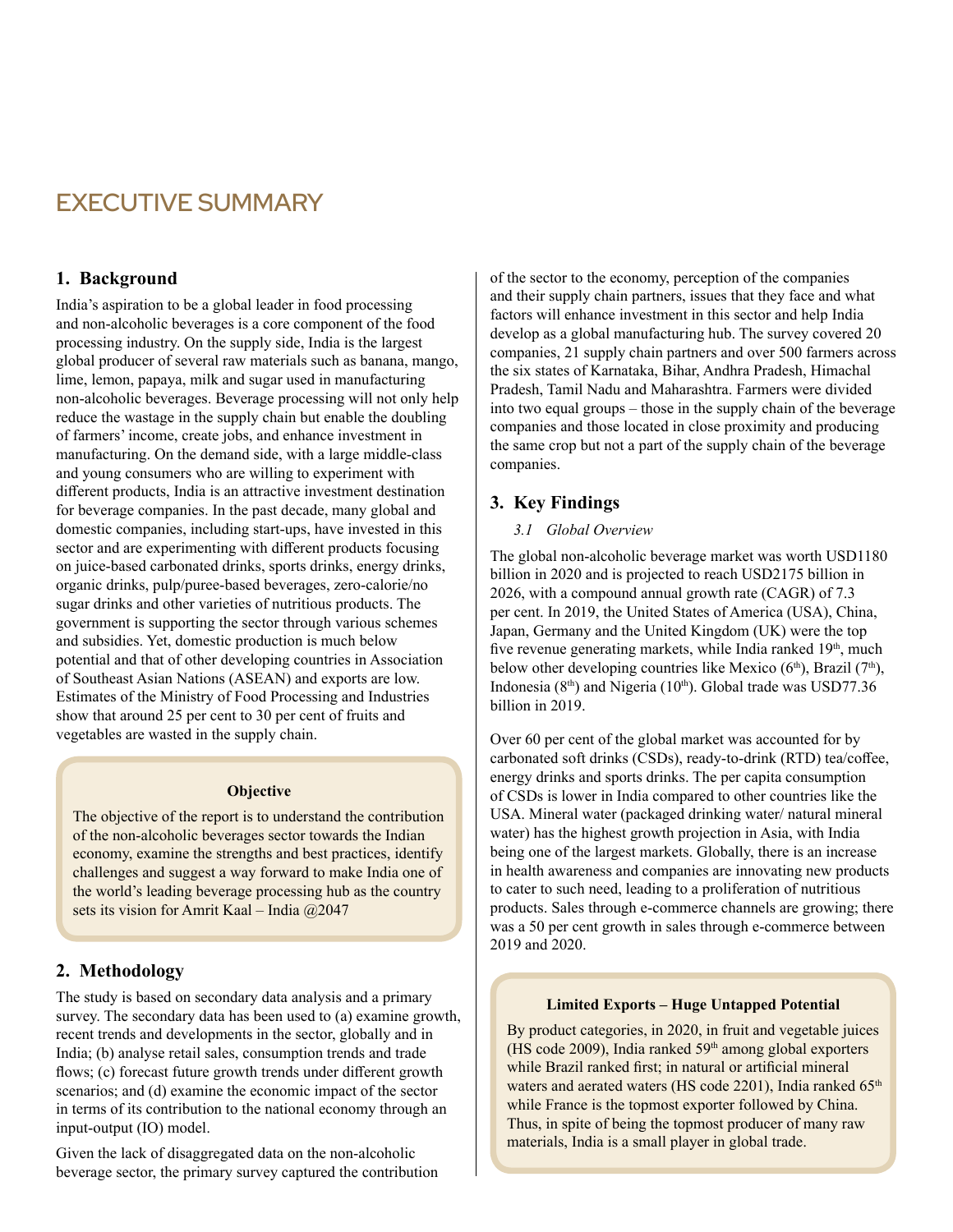The report examined the regulations and best practices of several developed and developing countries and found that high taxes on sugar sweetened beverages (SSBs) have given mixed results, with high incidence of the burden of taxation on lowerincome groups. The impact of higher taxes vary depending on the price elasticity of the product, income group and consumer purchase behaviour. Therefore, countries have adopted labelling, awareness campaigns and advertisement regulations to make consumers aware of high sugar content foods. International brands have been roped in by countries to make commitments to reduce sugar. Tax concessions and subsidies are given to healthier products.

#### *3.2 Indian Market*

In India, around 80 per cent of the non-alcoholic beverage sector is non-corporate/informal; therefore, it is difficult to estimate the sales and revenues of this sector. The sector has been growing between 2010 and 2019 at a growth rate of 14.5 per cent in terms of total sales volume, and 13.72 per cent in terms of total sales value. The market size was valued at USD12.15 billion in 2019 compared to USD3.5 billion in 2010. By product categories, Indians consume carbonated beverages the most, followed by bottled water and fruit beverages and juices. The growth rate is lower in the case of CSDs, while consumption in segments like mineral water, sports drinks, and tea/coffee based drinks is increasing. Existing companies are diversifying their product portfolio and many start-ups and small and medium-sized enterprises have entered this sector in the last 10 years. The survey found that 35 per cent of the companies have introduced new products in the Indian market, which include zero-sugar/ sugar free products and other products like tea/coffee based drinks and organic drinks.

The study found that the non-alcoholic beverage sector contributes significantly to the Indian economy in terms of value addition and job creation. The combined value added to the economy is estimated at INR7,91,539 million from upstream and downstream effect. The total job creation from this sector is estimated to be 6,91,491, which includes employment creation both in the upstream and downstream operation. The labour to output ratio for the non-alcoholic beverage sector is 0.49, which means that in order to produce INR1 crore of output in this sector, an estimated 4.9 persons are directly employed in this sector. The Input-Output model estimates that for every INR1 crore of output produced in the "non-alcoholic beverage sector", a total of 8.9 additional jobs are created in the economy due to both the direct as well as indirect impact. However, employment creation is still below potential, as processing is much lower than in other developing countries in the ASEAN or in China. Foreign investment inflows are below one per cent and exports are much behind what is required for India to become a USD17 trillion economy by 2047.

| Country  | <b>HS Code 2009:</b><br>Fruit Juice/<br>Vegetable Juices | HS Code 2201: Waters:<br>natural or artificial mineral<br>waters and aerated waters:<br>without added sugar or<br>sweetening matter | <b>HS Code 2202:</b><br>Waters: mineral<br>and aerated waters:<br>with added sugar or<br>sweetening matter |
|----------|----------------------------------------------------------|-------------------------------------------------------------------------------------------------------------------------------------|------------------------------------------------------------------------------------------------------------|
| China    | 541.32                                                   | 660.10                                                                                                                              | 202.79                                                                                                     |
| Thailand | 560.76                                                   | 23.37                                                                                                                               | 1,605.45                                                                                                   |
| India    | 9.46                                                     | 0.45                                                                                                                                | 19.98                                                                                                      |

**India's Exports vs. Exports from China and Thailand in 2020 (USD Million)** 

India's per capita sales (21.36 litres in 2018) is much lower than per capita sales in other developing countries like Philippines (111.89 litres) and Vietnam (69.75 litres). India's revenue per person was only USD8.89 in 2019, compared to around USD1030 in the USA, USD67.05 in China, USD148.94 in Brazil and USD275.20 in Mexico. While the market share of CSDs is the highest, the highest socio-economic class (SEC A) is moving away from the consumption of CSDs.

**Purchase Volume by Socio-Economic Groups: CAGR (2012-13 to 2019-20) in Percentages**

|          | <b>Carbonated Soft</b><br><b>Drinks</b> | Mango-Based Drinks | Juices |
|----------|-----------------------------------------|--------------------|--------|
| SEC: A   | $-2.59$                                 | 3.96               | 1.42   |
| SEC: B   | 3.49                                    | 3.49               | 10.98  |
| SEC: C   | 6.73                                    | 4.23               | 15.33  |
| SEC: D/E | 13.74                                   | 17.79              | 13.78  |

From a taxation perspective, if the highest socio-economic group is reducing the consumption of CSDs while lower socio-economic groups are increasing their consumption, higher taxes can be regressive.

A growth forecasting model with three scenarios, namely realistic, optimistic, and pessimistic from 2020 to 2030 found that if the GDP grows at 7.88 per cent, 9.76 per cent, and 6.0 per cent respectively, the sector is expected to grow at 8.70 per cent in the realistic scenario, 10.77 per cent in the optimistic scenario and 6.66 per cent in the pessimistic scenario. The size of the market was estimated at INR671 billion in 2019, which is projected to reach around INR1472.33 billion in 2030, in the realistic scenario. Overall, the growth estimates have slowed down compared to the previous recorded growth of over 13 per cent for 2010-2019. Within similar food product categories, the growth of non-alcoholic beverages is lower than others like chocolate and sugar confectionery and salty snacks.

In the Financial Year (FY) 2018, 2019 and 2020, large companies in the CSD business have seen a decline in revenue, but small companies with innovative products in the beverages sector have seen revenue growth. Despite the highest tax rate of 40 per cent, tax contribution from CSD has declined in the past three years due to inadequate revenue growth.

# **4. Supply Chain Partner Survey**

The supply-chain partners of the non-alcoholic beverage companies range from farmer producer organisations (FPOs),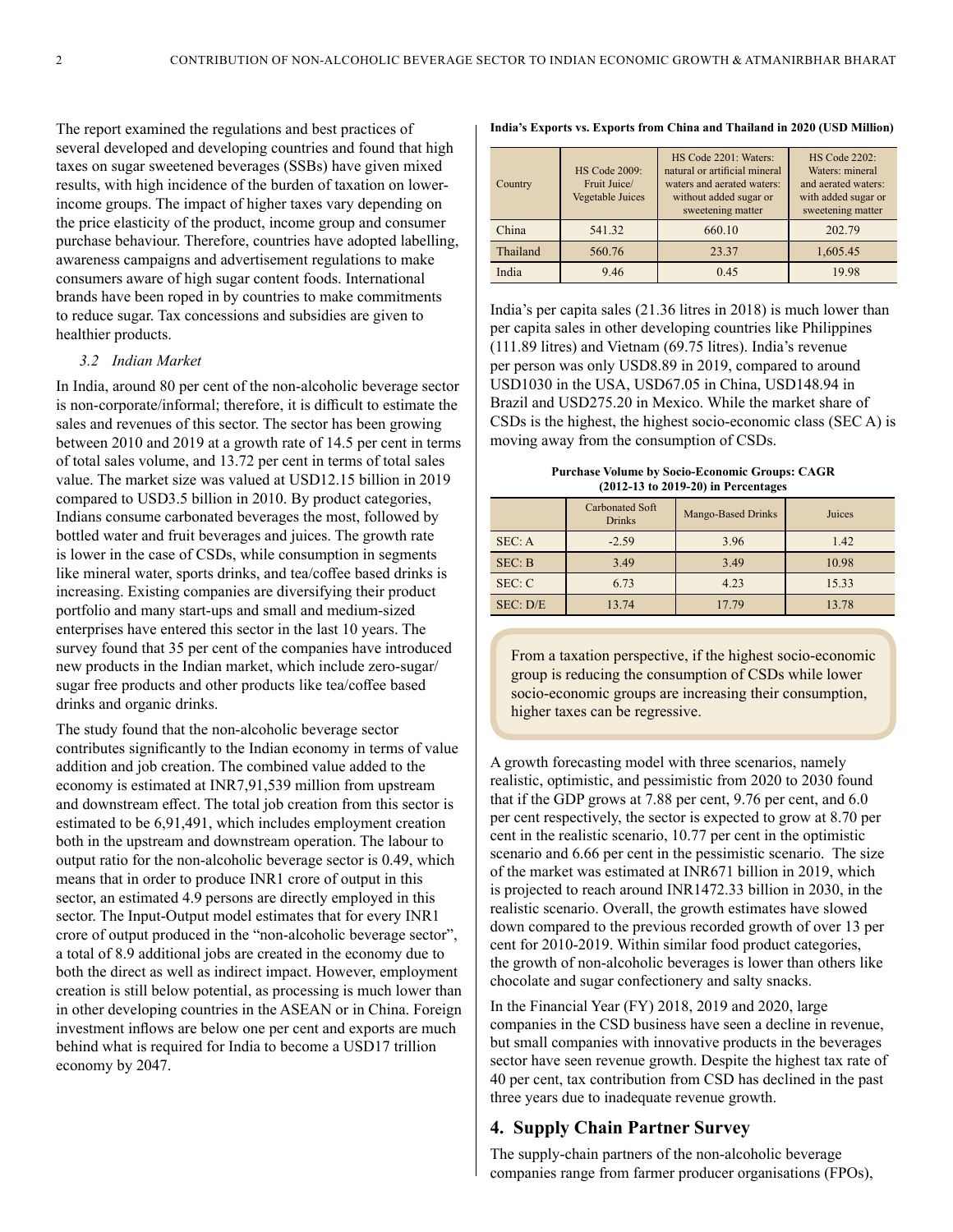

```
Benefits to Supply Chain Partners: Primary Survey
```
*Note*: Multiple choice question.

contract manufacturers, packaging companies, and logistics service providers, to wholesalers/distributors. The survey showed that supply chain partners had several benefits from the partnership with non-alcoholic beverage companies – 32 per cent of the respondents attribute the share of contribution of the nonalcoholic beverage sector to their business to be above 50 per cent but below 75 per cent, while 21 per cent of respondents felt that the share is above 75 per cent but below 99 per cent. Around 16 per cent of the respondents were completely dependent on such collaborations for 100 per cent of their revenues.

#### **5. Farmers' Survey**

Several of these non-alcoholic beverage companies source their fruits/vegetables and other raw materials directly from farmers. The greatest benefit the farmers received was a confirmed market with price guarantee. Farmers in the supply chain said that 51-75 per cent of their income comes from fruits supplied to non-alcoholic beverage companies and a majority saw an increase in productivity through various projects supported by these companies. These farmers are also more likely to export, have higher income and lower household debts.

Apple farmers in the supply chain of the non-alcoholic beverage companies got a 20 per cent higher yield per hectare following training by beverage companies, 5 per cent higher prices and earned 59 per cent more income per harvest season, vis-à-vis their counterparts located in the same district. In the case of mangoes, there has been 8 per cent higher yield and 23 per cent higher price for those in the company supply chain.

Benefits vary by product category and duration of engagement. Around 62 per cent of farmers received high yielding plant material from the companies. The other key areas of support included technology and equipment for drip irrigation.





Farmers identified the need for government support in three areas (a) financial assistance (b) training and knowledge enhancement and (c) logistics and transportation. Private partnership can play a major role in training, increasing productivity and improving infrastructure.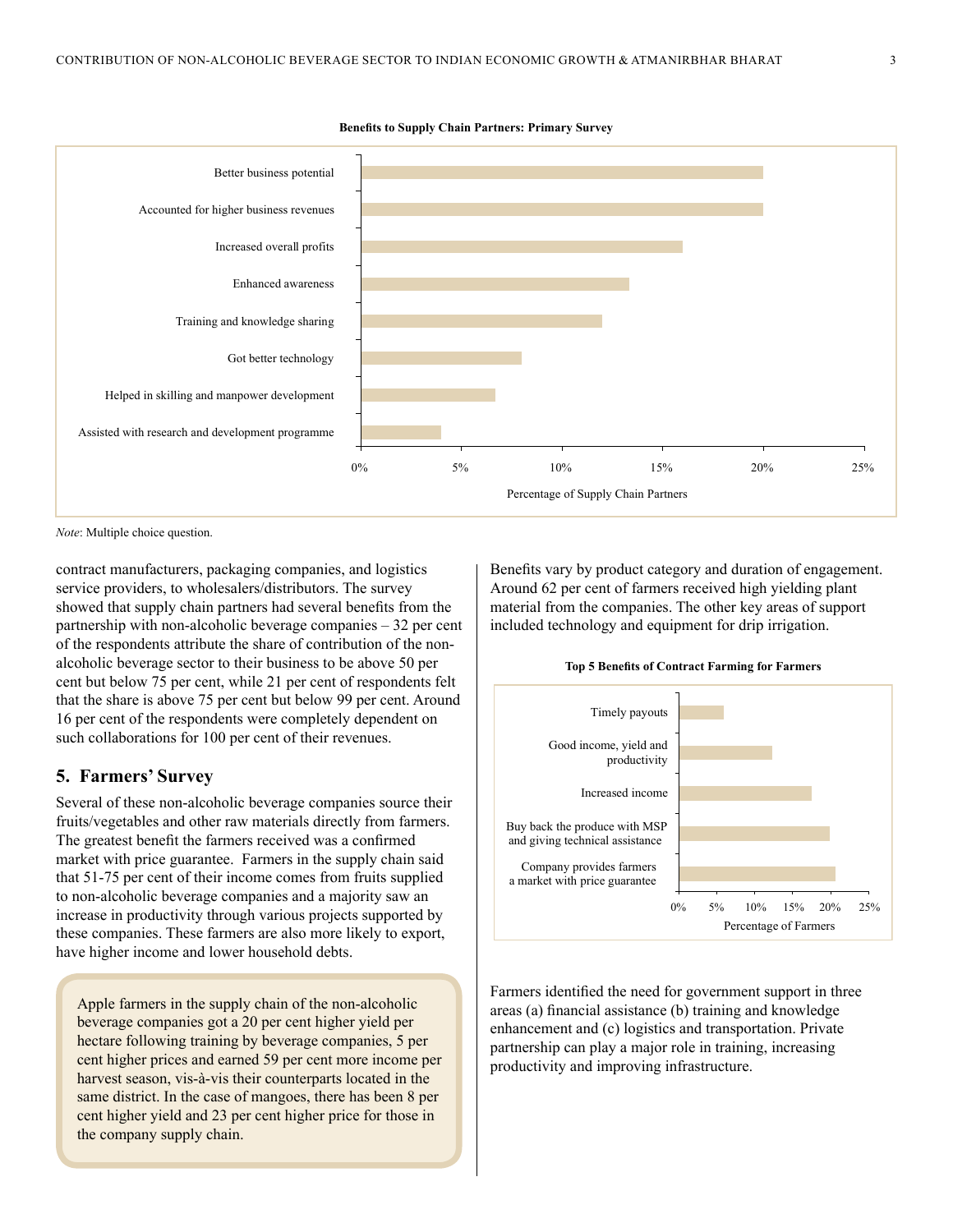

#### **Overall Experience of Working with the Non-alcoholic Beverage Companies**

### **6. Challenges**

The top four challenges to the growth of this sector are (a) unfair competition from the unorganised sector and counterfeit products (b) negative perception regarding the industry (c) high goods and services tax (GST) and additional "sin tax" (as applied based on the Subramaniam Committee Report) and (d) infrastructure related issues. While the government is trying to improve infrastructure, the other three issues continue to pull down the growth of this sector. Irrespective of the ingredients used and nutrition content or scientific study and evidence in the context of India, there is a negative perception that non-alcoholic beverages are detrimental to health. This perception is so high that the Subramaniam Committee Report of 2015, titled "Revenueneutral Rate and Structure of Rates for Goods and Services Tax", classified all carbonated drinks, irrespective of their nutrition content or sugar levels, as "sin goods" and imposed an additional compensation cess of 12 per cent as in the case of alcohol and tobacco while other food products like chocolates and sugar confectionery were not in this category. Along with this, the highest GST slab is imposed on CSDs of 28 per cent, taking the total tax burden to 40 per cent. At the same time, the largest segment, the unorganised sector, does not pay any taxes. To avoid taxes, there has been a large and growing counterfeit industry and the survey found gaps in (a) monitoring food safety and quality standards (b) trademark enforcement and protection and (c) efforts to bring the informal sector into a formal tax regime.

Most of the non-alcoholic beverages are taxed at a standard rate of 12-18 per cent or at the highest rate of 28 per cent. Further, in a country where there is a shortage of clean and safe drinking water, natural/mineral water and aerated water are taxed at 18 per cent when the quantity is less than 20- litres, but water

packed in a 20-litre bottle is taxed at 12 per cent (discouraging smaller purchases) whereas in other countries, it is taxed at an average of 5 per cent as it is part of the Sustainable Development Goals (SDG - 6). Cross-country comparative analysis shows that India has one of the highest tax rates in non-alcoholic beverages globally.

#### **Tax-related Challenges and Impacts**

- **• Low Per Capita Consumption and Low Revenue Collection:** As high tax slabs are not based on an analysis of consumer demand, the per capita consumption on these beverages in India is low, and thus results in lower revenue collection through taxes.
- **• Burden of Taxes on Low-Income Groups:** As the consumption of CSDs among the highest socioeconomic class is reducing and that in the lower socioeconomic class is increasing, the tax burden for revenue generation falls on the low-income groups.
- **• Increase in Counterfeit Products:** The rise in the prices of non-alcoholic beverages coupled with low affordability of a majority of the consumers has led to the sale of spurious/counterfeit products on the basis of cost arbitrage.
- **• Deterring Scale Expansion and Investments:** A high tax rate deters companies from expanding and increasing their investments, preventing India from becoming a global beverage production hub despite being a large producer of fruits and vegetables.
- **• Lack of a Level-playing Field with Similar Food Products:** Although SSBs are clubbed with other food products such as chocolate and sugar confectionery items, irrespective of the beverage type and nutrition level, other food products with similar health impact are not treated as adversely as CSDs in the current tax regime.

Further, GST rates are not aligned with the Food Safety and Standards Authority of India's (FSSAI) Food Safety and Standards (Food Products Standards and Food Additives) Regulations, 2011, which beverage companies need to comply with. This regulation states that processed fruit beverages/fruit drinks/ready-to-serve fruit beverages require no less than 10 per cent fruit juice content (no less than 5 per cent for lime/ lemon beverages). For carbonated fruit beverages or fruit drinks, the requirement is the same. However, a carbonated/aerated beverage attracts 40 per cent tax (28 per cent GST plus 12 per cent compensation cess), irrespective of the percentage of fruit content.

#### **7. The Way Forward**

Taking into consideration India's abundant supply of raw materials, its drive to promote manufacturing and the strong linkages of the non-alcoholic beverage sector with other sectors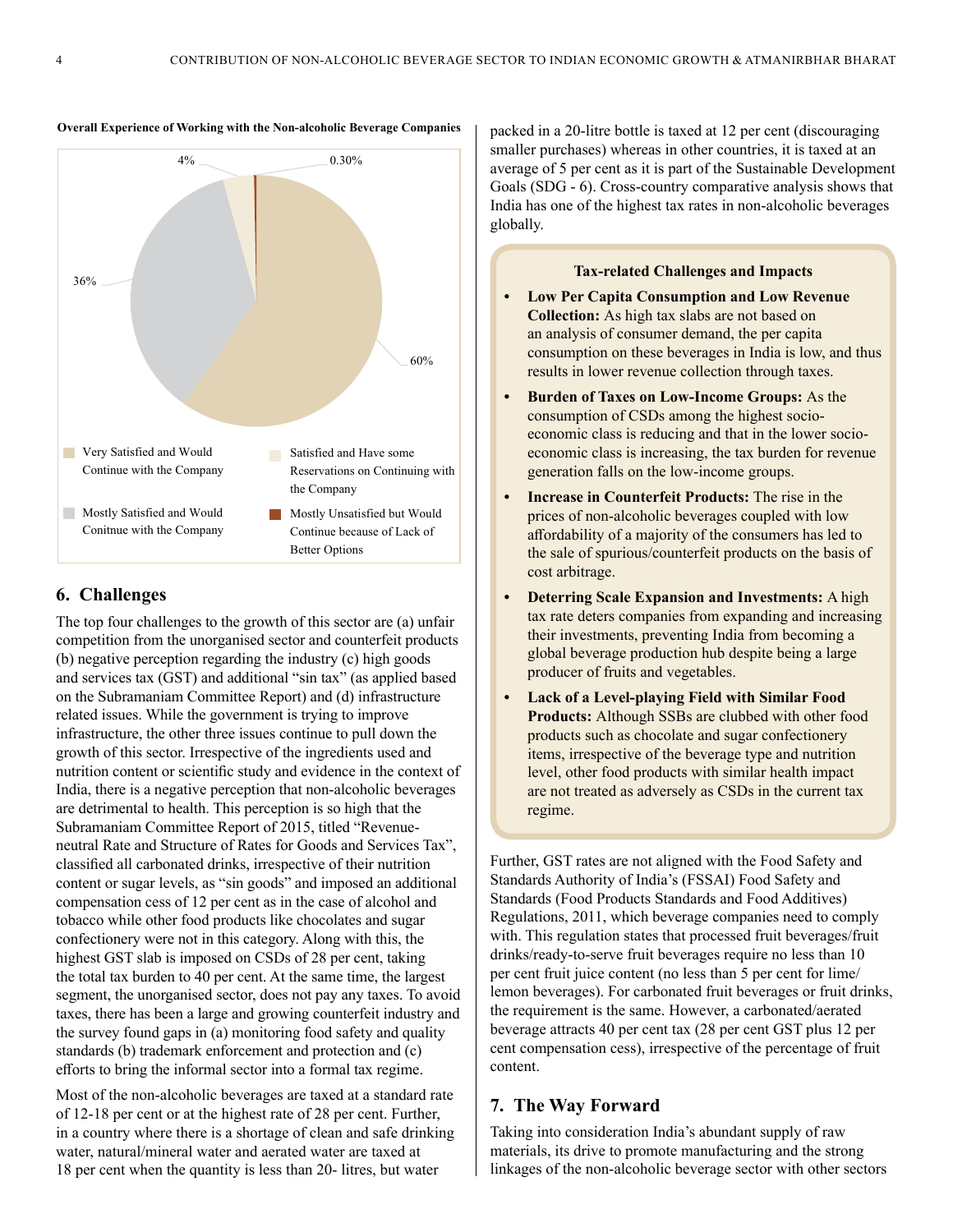like tourism and hospitality, government policies need to support and promote "Make in India". In the Union Budget of 2023-24, the GST rates should take into consideration the fruit pulp/puree/juices bought from Indian farmers and nutrition levels, and taxes should be designed in a way that it drives consumers to healthy consumption. For example, carbonated sugar-based drinks can have the highest GST slab of 28 per cent, but those with pulps/puree/juices should be at a lower tax slab. At the same time, to attract investment in manufacturing, non-alcoholic beverages should be taken out of the category of "sin goods" proposed by the Subramaniam Committee Report of 2015 and put in the category of food products like chocolate and confectionery. Further, healthier products like fruit juices/ beverages or mineral water should be levied the lowest tax. The GST tax slabs must also be aligned with FSSAI regulations.

With abundant raw materials, India has a natural advantage in producing fruits and vegetable based products. Currently, non-carbonated fruit and vegetable based juices and beverages (containing fruit pulp/juices in the range of 10-100 per cent) has a market size of approximately INR12,000 crore in revenue.

At the policy level, there is significant focus on improving farmers' income, which is possible only if beverage industry uses the fruit pulp/puree/juices bought from farmers, and hence, it is pertinent to look into taxes for beverages and juices made from fruits. To encourage the growth of the Indian fruit and vegetable based juice/beverage industry and Indian farmers, the report proposes that the tax on fruit pulp/puree-based products should be reduced to 5 per cent from 12 per cent, taking care of the inverted duty, if any.

It is important for the GST council to look at the data on their tax collection by different product categories over time, its impact on consumers of different income groups, and examine the experiences of other countries. Moderate taxation can lead to more revenue collection, enhance investment in R&D and product innovation, reduce supply chain wastages, increase farmers' income and make India one of the leading world beverage hubs.

Consumers should be encouraged to consume healthier products through awareness building programmes, labelling, etc. Companies may be encouraged through a subsidy policy to produce healthier products. Beverage companies and their associations should actively participate in government initiatives like the "Eat Right Campaign" of the FSSAI. There is need for more partnerships between companies, their associations and the government to address the negative perception and promote India as the world's beverage manufacturing hub and develop "Brand India" in this segment. There is need for more investment in research and product innovation and in linking more and more farmers to the domestic and export supply chain of beverage companies. As India signs multiple trade agreements, to promote exports, there is a need for a clear export strategy. Also, more partnership between companies, their association and the government, is required to address the negative perception and promote India as a leading global beverage manufacturing destination. The contributions of this sector need to be highlighted through regular data collection and presentation.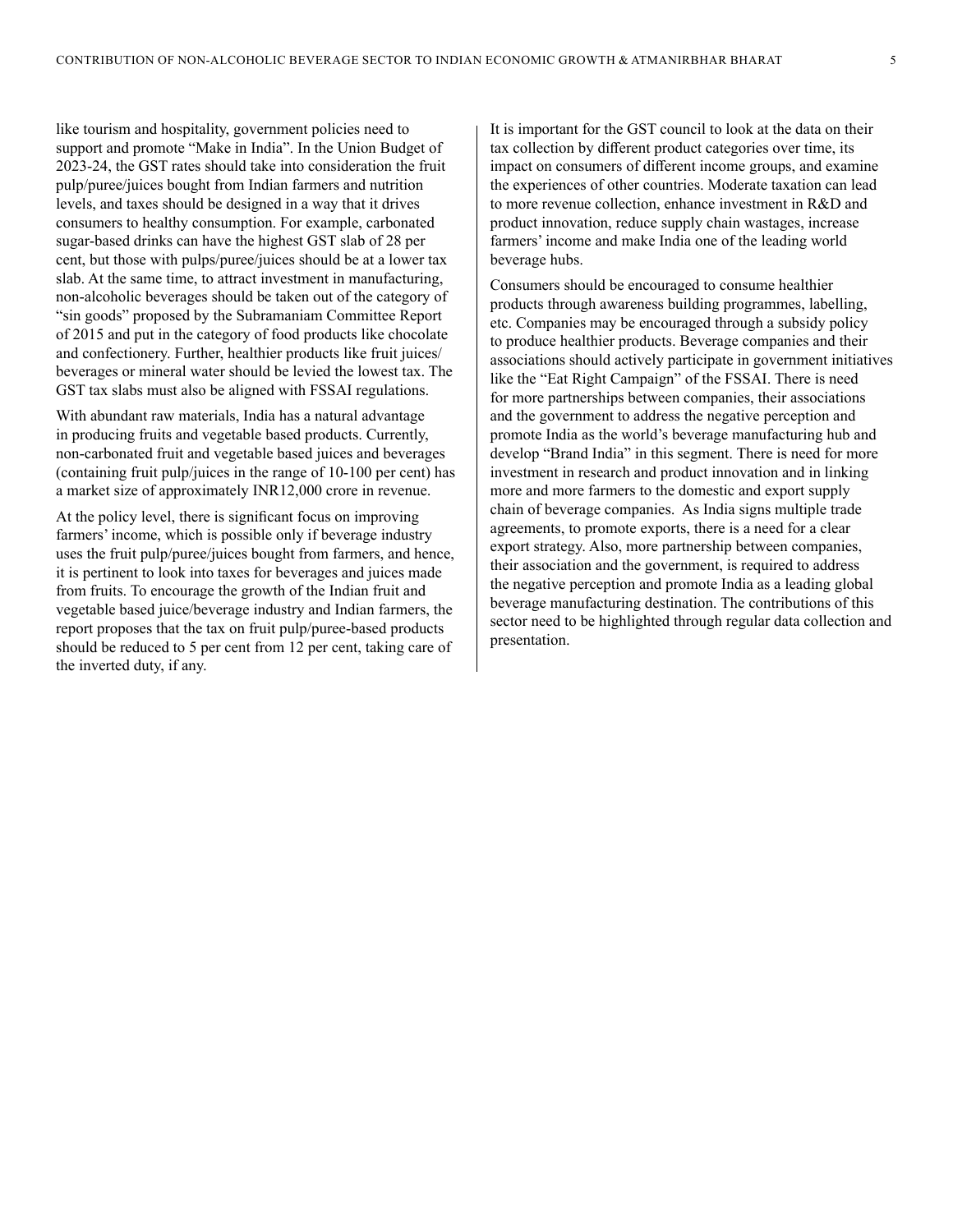## **Anita Praveen, IAS**



सचिव भारत सरकार खाद्य प्रसंस्करण उद्योग मंत्रालय **Secretary** Government of India Ministry of Food Processing Industries

# Foreword

India has natural advantage to become a global non-alcoholic beverage processing hub. In terms of revenue generation by the sector, India ranks among the top 20 countries, with a compound annual growth rate (CAGR) of 14.5 per cent in terms of total sales volume and at 13.72 per cent in terms of total sales value in the past decade. With an increasing production of horticultural products, which was estimated to be 329.86 million metric tons in 2020-21, the highest ever, coupled with continuous government efforts to improve ease of doing business in the country, India can aspire and achieve its potential to be a global leader in the processing of non-alcoholic beverages. India also makes an attractive investment destination with growing per capita income, a large middle-class, the willingness of ever-growing young consumer segment to experiment with different products and evolving consumer lifestyle which are creating demand for ready-to-eat (RTE) and ready-to-drink (RTD) food products.

A study by the Indian Council for Research on International Economic Relations (ICRIER) has been commissioned by the Indian Beverage Association to analyse strengths, identify challenges and suggest a way forward for India in the field of processing of non-alcoholic beverages. Based on extensive data analysis, in-depth interactions with companies and their supply chain agents, and a field survey of farmers, the study has come out with some interesting findings. The sector faces unmet potential for growth and employment, less than one per cent foreign investment inflows and exports that are much behind what is required to become a USD17 trillion economy by 2047. The study also identified and analyzed some key issues such as the negative perception about the sector, large counterfeit product market, applicable goods and services taxes (GST) and requirement for alignment of the GST rates and the FSSAI product definition.

I hope that the findings of this report would help address the challenges in the growth and development of this sector and would be taken note of while designing the sector's tax policy. This would not only help the sector grow, but also make India one of the world's leading beverage processing hubs, aligned with the overall objective and vision for the food processing industry as we move towards "Amrit Kaal" for the next 25 years. I also extend my compliments to the ICRIER team for conducting a thorough study of the nonalcoholic beverage sector - both in terms of global best practices and the Indian market.

The Ministry of Food Processing Industries (MoFPI) targets supporting and encouraging the dynamic food processing sector. The ministry has launched a number of programmes in its endeavour like the most recent Production Linked Incentive scheme, to which the companies have responded positively. The sector can rest assured of ample support from MoFPI in its path of growth in future as well.

18 May, 2022

(AmitalPraveen)

Office : Room No. 201, Panchsheel Bhawan, August Kranti Marg, New Delhi -110 049, Phone: +91-11-2649 3225, 2649 2431 Fax: +91-11-2649 3012, E-mail: secy.mofpi@nic.in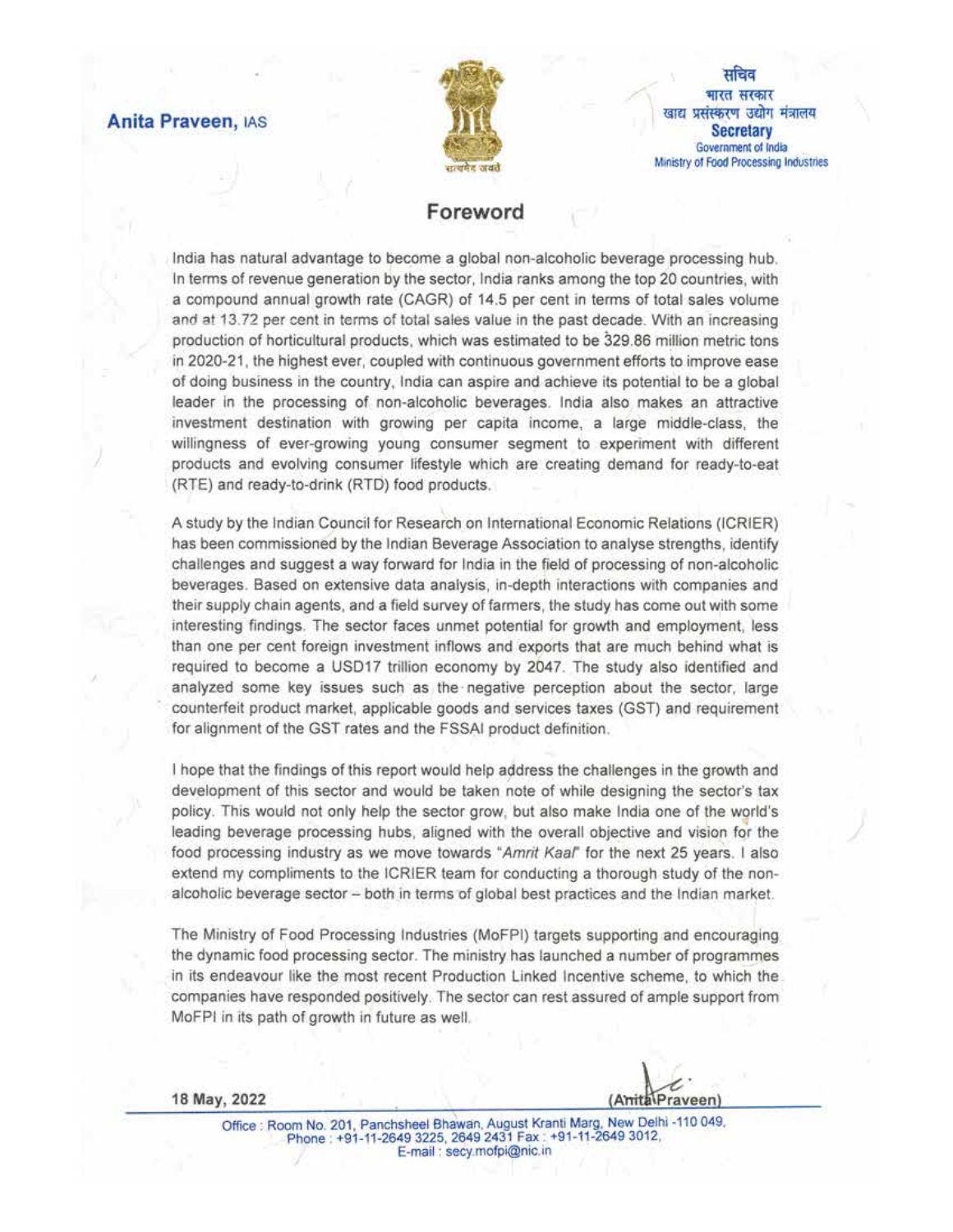#### ABOUT THE AUTHORS



**Arpita Mukherjee** is a Professor at ICRIER. She has over 25 years of experience in policyoriented research, working closely with the government in India and policymakers in the European Commission and its member states, United States (US), Association of Southeast Asian Nations (ASEAN) and in East Asian countries. She has conducted studies for international organisations, Indian industry associations, non-government organisations and companies.

Her areas of expertise include trade and investment, trade agreements, services, special economic zones, economic corridors, retail and food supply chain, start-ups and entrepreneurs, e-commerce, and cross-border labour mobility. She specialises in sector and product-specific market trends, go-to market strategies, and government policies.

Dr Mukherjee has a Ph.D in Economics from the University of Portsmouth, UK, and prior to joining ICRIER, she worked with the UK-based think tank, Policy Studies Institute, and taught at the University of Portsmouth. She has over 80 publications, including in national and international referred journals, books and book chapters and government reports. Dr. Mukherjee is a member of various government committees and policy panels and is on the editorial board of 10 journals. She has presented her work in various conferences and seminars and is on the advisory board of industry associations and non-government organisations. She is a regular contributor to newspapers and magazines.



**Eshana Mukherjee** is a Research Assistant at the Indian Council for Research on International Economic Relations (ICRIER). She has worked on projects for the Indian government, foreign governments, multilateral organisations and industry associations on India's trade, investment and trade barriers. She has conducted sector-specific studies covering sectors like food processing, information technology, nonalcoholic beverages and gems and jewellery. Her role in the projects include literature review, data analysis and report writing. Her research is a key input into policy making in India.

She has completed her M.Sc. in International Business Economics and Finance from the Gokhale Institute of Politics and Economics, Pune, and B.A (Hons.) Economics, from Jamia Millia Islamia, New Delhi.



**Vishnu Menon** is a Consultant at the Indian Council for Research on International Economic Relations (ICRIER). He has worked on projects on India's foreign direct investments, international trade and trade barriers for the Indian government, multilateral organisations and industry associations. He has undertaken sector-specific studies covering sectors like pharmaceuticals, information technology, insurance, defence and aviation. He has also collaborated in projects through drafting literature reviews, data analysis and report writing. He previously worked in corporate services in organisations such as Moody's Analytics and has been an independent political consultant focusing on agricultural economics and media strategy for a leading national political party.

He has completed his M.Sc. in International Finance and Economic Policy from the Adam Smith Business School, The University of Glasgow, United Kingdom.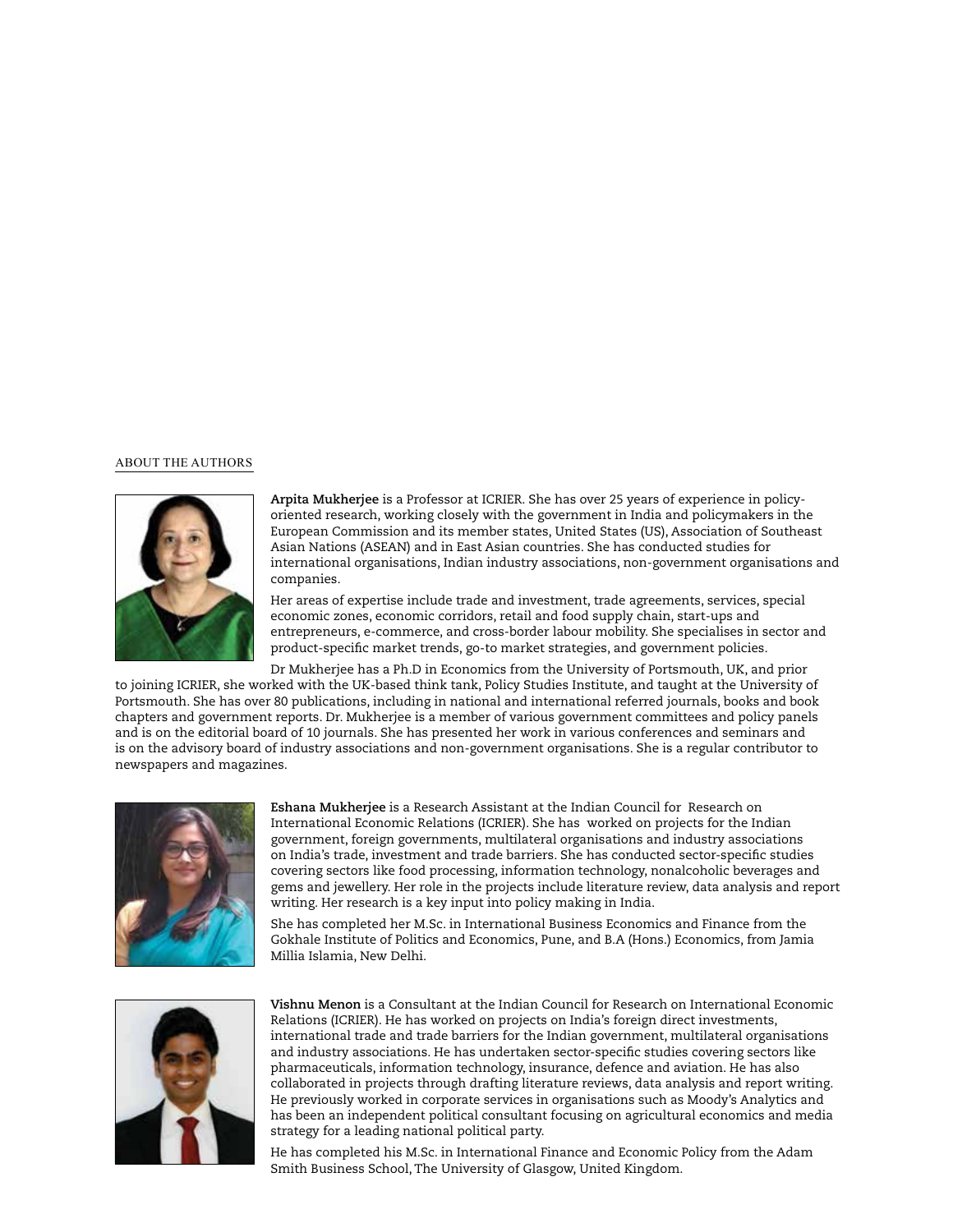# **About ICRIER**

Established in August 1981, ICRIER is a policy-oriented, not-for-profit, economic policy think tank. ICRIER's main focus is to enhance the knowledge content of policy making by undertaking analytical research that is targeted at informing India's policy makers and also at improving the interface with the global economy.

ICRIER has two office locations in Delhi; in the institutional complex of India Habitat Centre and a new office at the Institutional Area, Sector 6, Pushp Vihar, New Delhi.

ICRIER's Board of Governors include leading academicians, policymakers, and representatives from the private sector. Mr. Pramod Bhasin is ICRIER's chairperson and Dr. Deepak Mishra is Director & Chief Executive.

**ICRIER conducts thematic research in the following five thrust areas:**

- Growth, Employment and Macroeconomics (GEM)
- Trade, Investment and External Relations (TIER)
- Agriculture Policy, Sustainability and Innovation (APSI)
- Digital Economy, Start-ups and Innovation (DESI)
- Climate Change, Urbanization and Sustainability (CCUS)

To effectively disseminate research findings, ICRIER organises workshops, seminars and conferences to bring together academicians, policymakers, representatives from industry and media to create a more informed understanding on issues of major policy interest. ICRIER routinely invites distinguished scholars and policymakers from around the world to deliver public lectures and give seminars on economic themes of interest to contemporary India.

# To procure the report please contact:

- csingh@icrier.res.in
- booksaf@gmail.com
- www.academicfoundation.org